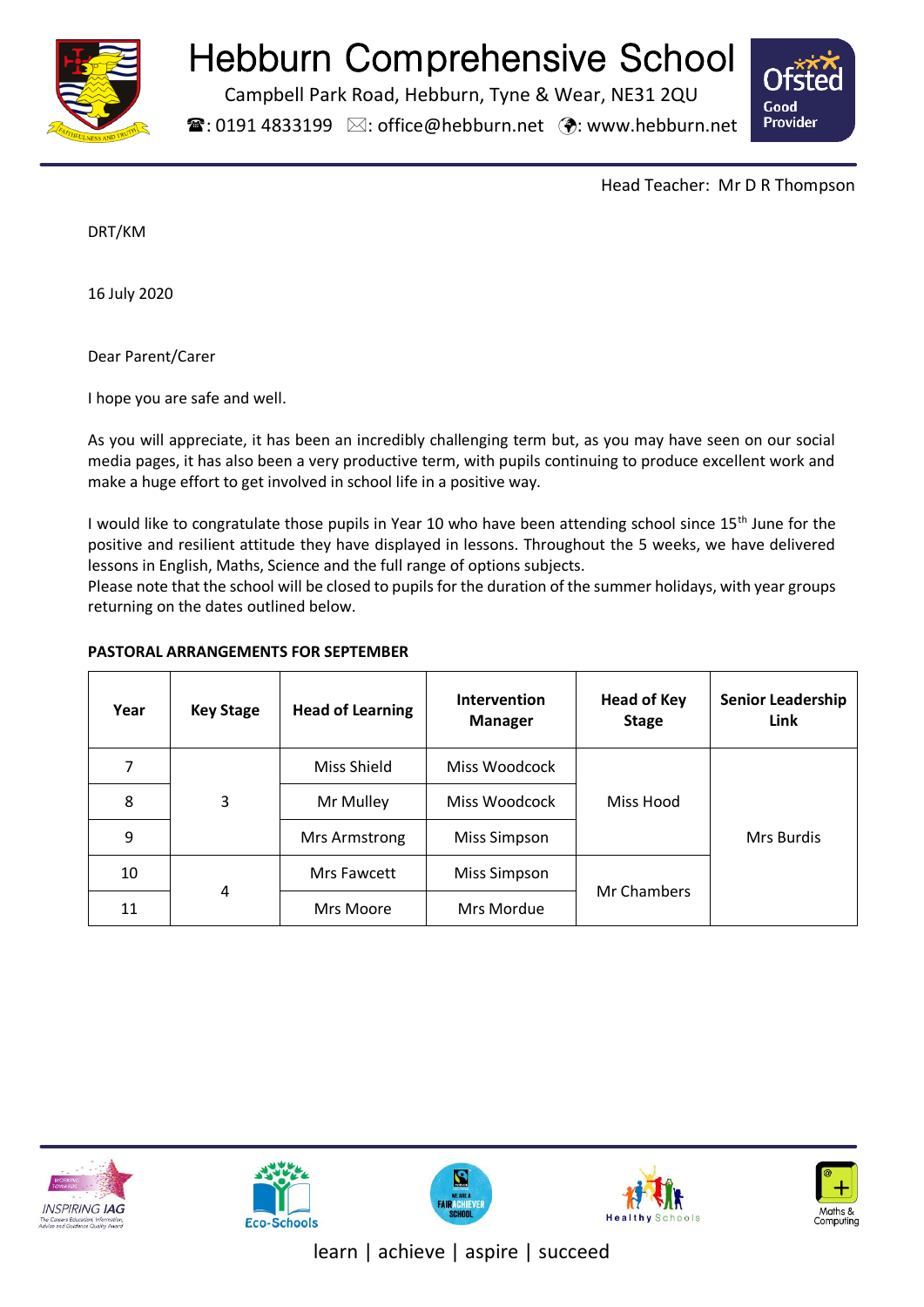## **STRUCTURE OF THE SCHOOL DAY IN SEPTEMBER**



## **INFORMATION ABOUT SCHOOL UNIFORM AND EQUIPMENT FOR SEPTEMBER**

- ➢ Information about school uniform for the first half term can be found **[here](http://www.hebburn.net/wp-content/uploads/2020/07/SB-Uniform-Letter.pdf)**
- ➢ Information about school uniform from the 2nd November can be found **[here](http://www.hebburn.net/wp-content/uploads/2020/07/Uniform-list-2nd-half-term.pdf)**
- ➢ Information about equipment required for September can be found **[here](http://www.hebburn.net/wp-content/uploads/2020/07/Visual-equipment-list-SB-V4-July-2020-1.pdf)**

#### **ARRANGEMENTS FOR RETURNING TO SCHOOL IN SEPTEMBER**

I realise that parents and carers will want an update about all pupils returning in September. I must point out that we are still waiting for specific risk assessment information from the Council and Public Health England, so all plans are provisional until the overall risk assessment has been ratified by the Governing Body, the Health and Safety team at the local authority and trade unions. This ratification will take place over the summer holidays, so I will be writing to parents and carers again at the beginning of Week 6 of the summer holidays, via the school website, with more detailed information. There are almost 8 weeks until children return to school and government guidance could change during that period.

#### **PROVISIONAL PLANNING FOR SEPTEMBER**

**(MORE DETAILED INFORMATION TO FOLLOW BEFORE SEPTEMBER)**

- **Monday 7th and Tuesday 8th September** will be staff training days.
- Year 7 **only** will return on **Wednesday 9th September**. Some pupils in Year 6 have not had the opportunity to visit the school and normal transition arrangements have not taken place, so it is important that pupils in Year 7 have a smooth and settled start to the year.
- All year groups will return on **Thursday 10th September.**
- In line with government guidance, pupils in Years 7, 8 and 9 will return in year-group bubbles and will remain in the same classroom throughout the day, with the exception of break and lunchtimes, where they will go to designated yards. Teachers will move between classrooms.
	- o Year 7 will be in the English corridor on Level 2
	- o Year 8 will be in the Humanities corridor on Level 2
	- o Year 9 will be in the Maths corridor on Level 3
- Again, in line with government guidance, pupils in Years 10 and 11 will be able to move between lessons, but they must keep their distance from staff and adhere to all health and safety protocols.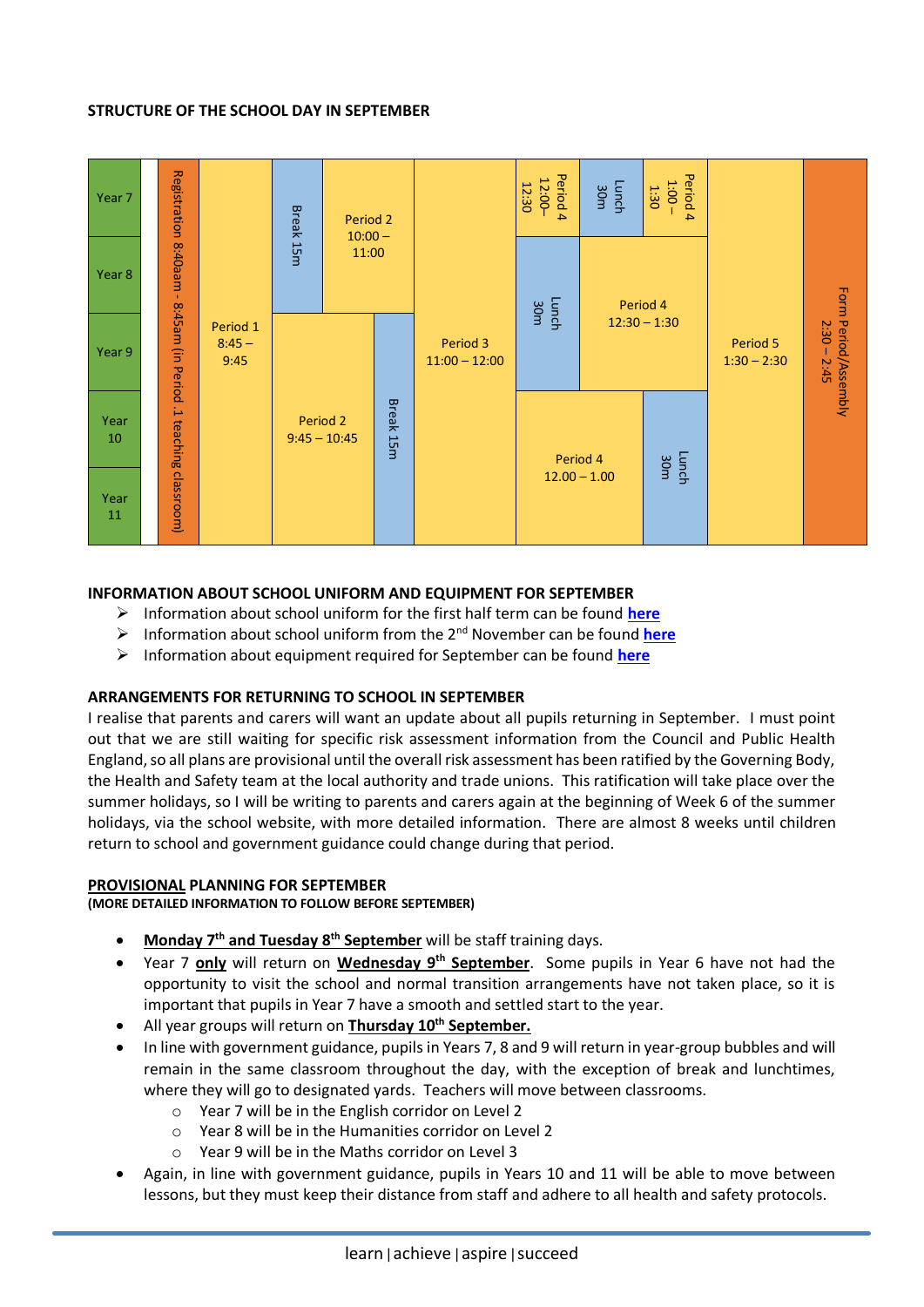- Pupils must stay in their designated bubbles throughout the school day.
- Start times, morning break, lunchtime and finishing times will be staggered slightly.

| <b>YEAR GROUP</b> | <b>ENTRY TIME</b> | <b>EXIT TIME</b> | <b>ENTRY/EXIT POINT</b> | <b>STAFF DUTY</b>         |
|-------------------|-------------------|------------------|-------------------------|---------------------------|
|                   | 8.50              | 2.48             | green                   | <b>Covered Space Door</b> |
|                   | 8.47              | 2.46             | vellow                  | <b>West End Door</b>      |
|                   | 8.44              | 2.44             | blue                    | <b>East End Door</b>      |
| 10                | 8.41              | 2.42             | orange                  | <b>Atrium Entrance A</b>  |
|                   | 8.38              | 2.40             | red                     | Atrium Entrance B         |

## **Provisional entry and exit times for the first half term**:

# **Pupils will be directed to entry points on the first day back. Year 7 will be given advance notice of where they need to report to on their first day.**

- Pupils should arrive at school no more than 5 minutes before their entry time.
- Due to current restriction, not all lessons will be able to run as normal. This applies mainly to practical subjects. More information will be shared with pupils and parents when we return in September.
- From September, in line with guidance, pupils do not need to adhere to strict social distancing within their designated bubble, but adults must, so classrooms will be set out accordingly.
- Lessons in classrooms will be delivered in a slightly different way. All pupils will have to face the front of the classroom and remain a safe distance away from the member of staff. Staff will have to stay at the front of the room and will not be able to circulate the room in the normal way.
- All year groups will have separate entry points and separate yards for break and lunchtimes. **Please note that, from September, no pupils will be allowed to leave the school premises at lunchtime.**
- There will be a revised one-way system in operation for pupils in Key Stage 4. This will be explained to pupils in September.
- We are advising that parents/carers purchase a suitably sized water bottle for use during the school day because the water fountains will not be in use.
- We will have reduced meals service in September. It is highly likely that pupils will require a packed lunch at the start of term, with provision in place for those children in receipt of free school meals. I will confirm arrangements after my meeting with the catering service in August. We are going to review the Public Health information at that time, which is sensible, given the constant changing picture.
- At the meeting, we will also be reviewing Breakfast Club arrangements. Given the logistical complexities, it may not be possible to run the Breakfast Club initially. Parents should work on the assumption that it isn't going to be in place, but we will be examining potential solutions.
- **The school will not be accepting any cash payments from September**. Parents should register with 'ParentPay' to make payments. Payments can also be made via 'PayPoint', but parents would need to request a code from the school to set this up.
- As with current arrangements for pupils in Year 10, we will be following guidance from Public Health England on regular cleaning and good hygiene practices, including regular hand sanitising, following good coughing and sneezing etiquette and having toilets and surfaces cleaned regularly throughout the school day.
- For the foreseeable future, communication with parents will be via telephone, the school app, email and letter, because face-to-face meetings will not be able to take place until government guidance changes. Therefore, parents and carers will not be able to access the school's reception area.
- For safeguarding, it is hugely important that we have up-to-date contact details for all parents and carers, so we are able to get in touch in an emergency. We will be asking all parents to sign up to the school's app, 'My Child at School (MCAS), where the updating of contact details can be easily managed. It also enables us to communicate more effectively between home and school.
- There will be no extra-curricular clubs.